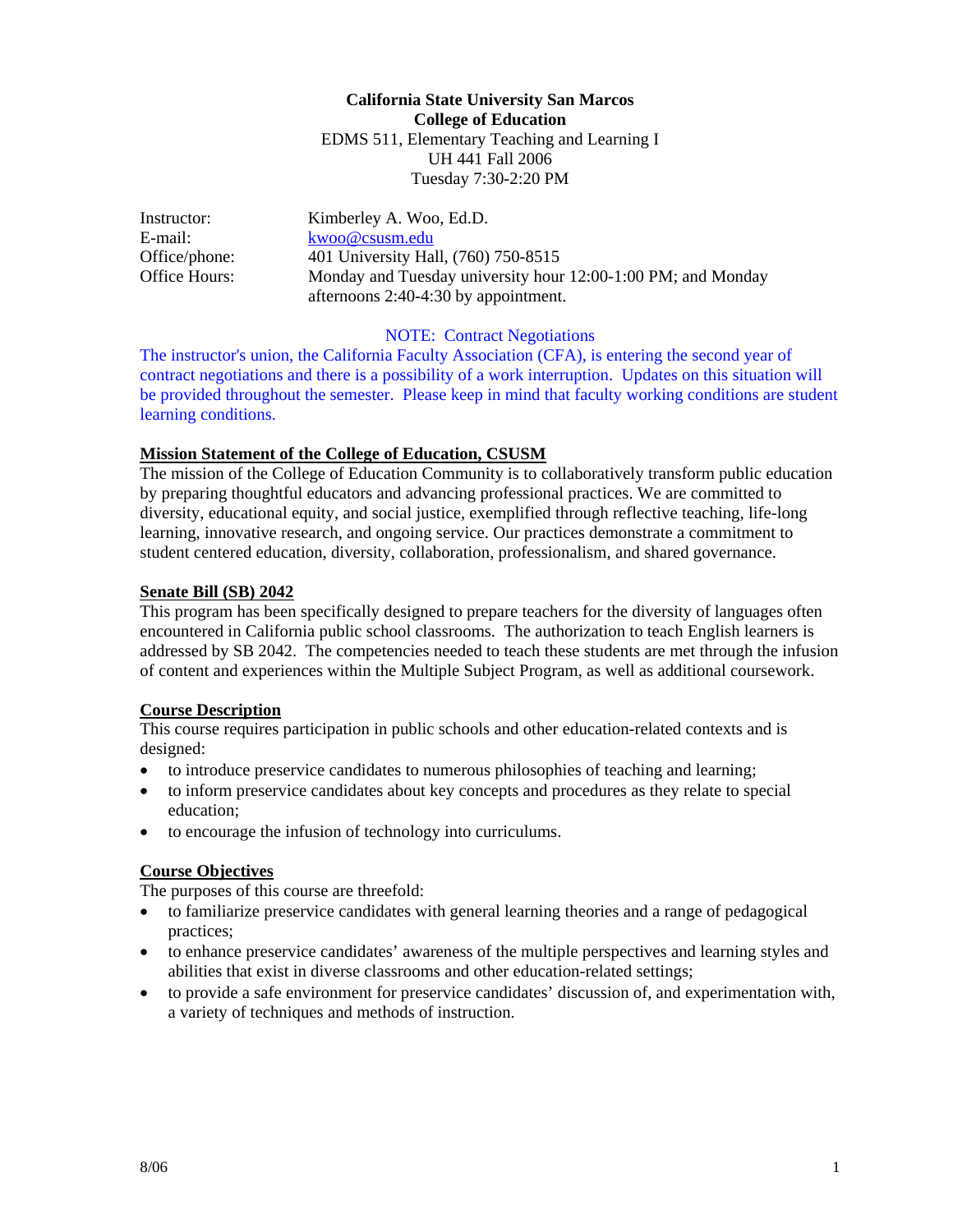## **Required Text**

- **RETRIEVE ON-LINE, CSUSM eReserves (http://library.csusm.edu/finding/reserves**) (password=paste) under EDMS 511/512 "Mc Daniel" Grant, C. & Gillette, M. D. (2006). *Learning to teach everyone's children: Equity, empowerment, and education that is multicultural.* Belmont, CA: Thomson Higher Education **(chapters 3, 4, 5, and 12).**
- Turnbull, A. & Turnbull, R. (2007/2004). *Exceptional lives: Special education in today's schools*. Upper Sadlle River, NJ: Pearson.
- Villa, R., & Thousand, J. (2002). *Creating an inclusive school.* Alexandria, VA: ASCD**.**
- Wong, H.K. & Wong, R.T. (1998). *The first days of school: How to be an effective teacher.* Mountain View, CA: Harry K. Wong.
- **RETRIEVE ON-LINE (http://cnet.iste.org/)** International society for technology education. (2000). *National educational technology standards for students: Connecting curriculum and technology.* Washington, DC: U.S. Department of Education.

### **Accommodation for Disabilities**

Students requiring reasonable accommodations need to contact Disabled Student Services in order to make the necessary arrangements. This organization is located in Craven Hall, room 5025a, and can be reached by telephone at (760) 750-4905 or (760) 750-4909 (TDD users).

#### **Plagiarism**

All work submitted for this course should reflect each student's original efforts. When relying on supporting documents authored by others, students should cite those documents clearly and completely. Failure to do so may result in failure of the course.

#### **Grading Policy**

All students will come prepared to class; readings and homework assignments are listed on the dates on which they are due. Final grades for the course will be calculated according to the following total scores:

| 94-100%=A       | $77-79\% = C +$ | $60-63\% = D$   |
|-----------------|-----------------|-----------------|
| $90-93\% = A$   | $74 - 76\% = C$ | Below 60% $=$ F |
| $87-89\% = B +$ | 70-73% = C-     |                 |
| $84 - 86\% = B$ | $67-69\% = D+$  |                 |
| $80 - 83\% = B$ | $64 - 66\% = D$ |                 |

All required work is expected to be on time. One grade level will be deducted for each class meeting for which it is late (e.g., an "A" assignment that is submitted one class session late will be marked down to an A-). Unless prior instructor approval is secured, assignments will not be accepted three class sessions after which they are due. Life and death situations will be handled on a case-by-case basis, as determined by the instructors.

It is expected that students will proofread and edit their assignments prior to submission. Students will ensure that the text is error-free (grammar, spelling), and ideas are logically and concisely presented. Refer to American Psychological Association (APA) manual,  $5<sup>th</sup>$  edition, for guidance. Neglecting to do the above will impact the instructor's ability to read and understand the text**; the assignment's grade will be negatively affected as a result of this oversight.**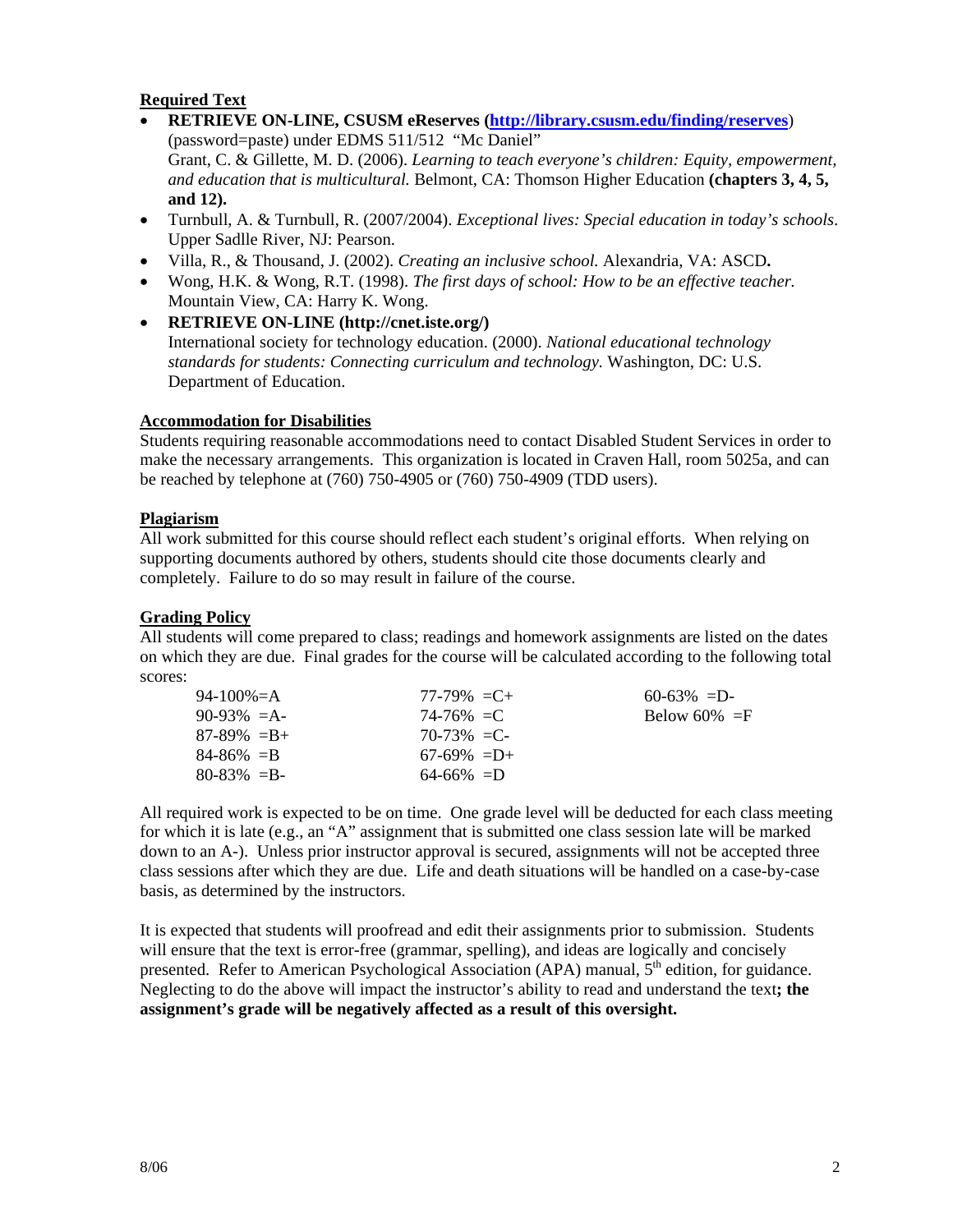Grading will also include a component of "professional demeanor." Students will conduct themselves in ways that are generally expected of those who are entering the education profession. This includes but is not limited to the following:

- On-time arrival to all class sessions;
- Advance preparation of readings and timely submission of assignments;
- Respectful participation in all settings (e.g., whole group, small group, in/outside of class);
- Carefully considered, culturally aware approaches to solution-finding.

## **College of Education attendance policy**

Due to the interactive nature of courses in the College, and the value placed on the contributions of every student, students are expected to prepare for, attend, and participate in all classes. For extenuating circumstances contact the instructors **before** class is missed, and make arrangements to make up what was missed. At minimum, a student must attend more than 80% of class time, or s/he may not receive a passing grade for the course. If a student misses two class sessions (equal to whole day, e.g., 8-2:15 PM) or is late (or leaves early) for more than three sessions, the highest possible grade earned will be a "C+". **Notification of absences does not allow students to assume they are automatically excused.** 

**TPEs**

**6D**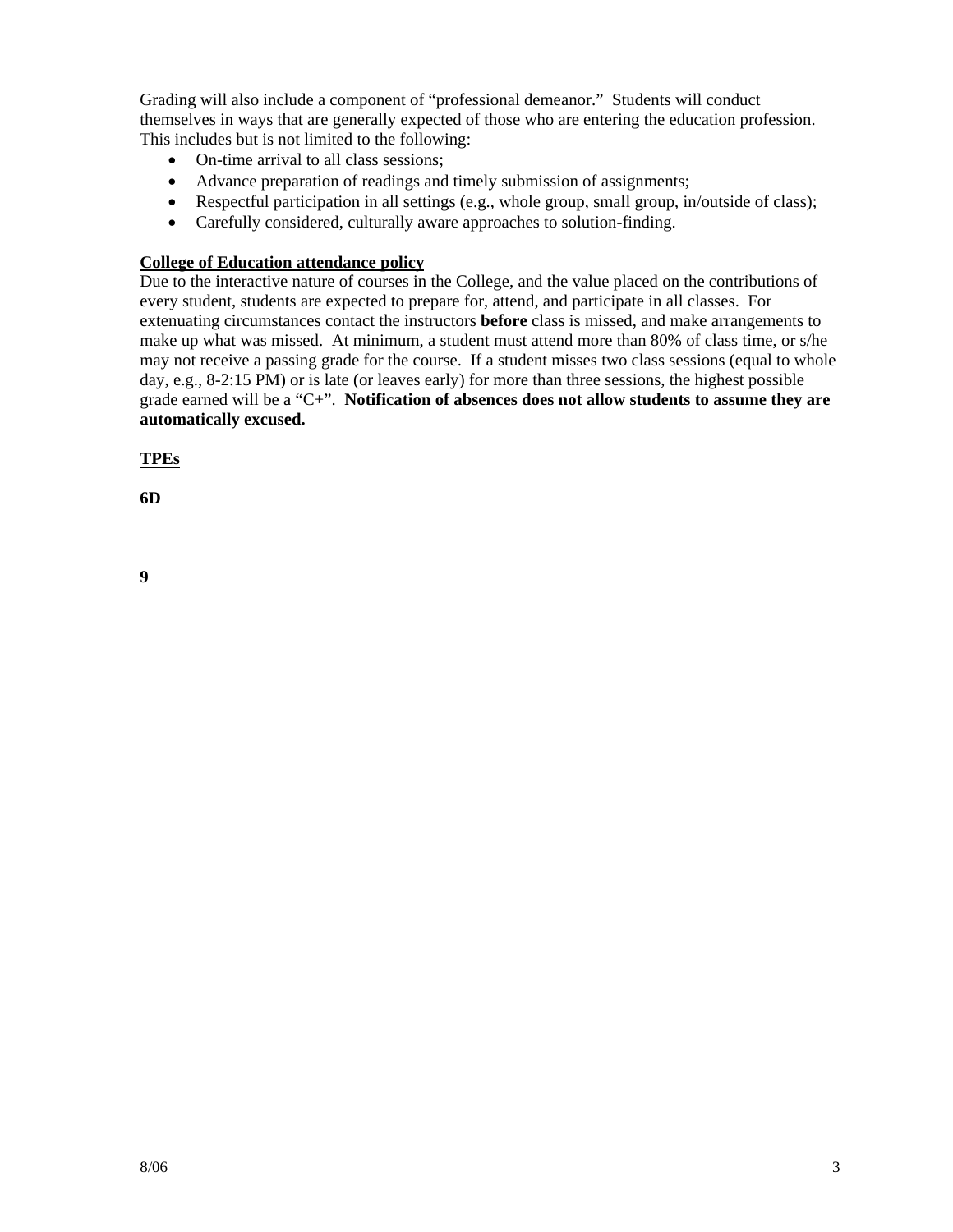| August 29   | <b>Introduction to course</b>                                                                                                                                      |
|-------------|--------------------------------------------------------------------------------------------------------------------------------------------------------------------|
|             | 1. Blue Socks                                                                                                                                                      |
|             | 2. "New Social Studies" sorting activity.                                                                                                                          |
|             | 3. SELF profile learning style.                                                                                                                                    |
|             | 4. Review syllabus and course requirements.                                                                                                                        |
|             | 5. Discuss class times, location, and attendance policy.                                                                                                           |
|             | 6. Introduce generic lesson plan format.                                                                                                                           |
|             | 7. Choose topic for 9/5 jigsaw activity (e.g., pp. 1-51 AND pp. 132-<br>140; pp, 1-51 AND 141-150) due on 9/5.                                                     |
|             | 8. Discuss and use Gardner's multiple intelligences theory to discuss<br>individual learning styles, employ at least three strategies when                         |
|             | teaching in small groups on 9/5.                                                                                                                                   |
|             | 9. Create criteria for on-going practice teaching activities.                                                                                                      |
|             | Make preparations to teach a 5-minute lesson on any topic.<br>Bring enough materials for three "students." This activity will<br>occur during the next class, 9/5. |
|             |                                                                                                                                                                    |
| September 5 | 1. 5-minute lesson teaching in small groups.                                                                                                                       |
|             | 2. Jigsaw activity with other ISTE discipline members.                                                                                                             |
|             | a. Create a chart that summarizes main points.                                                                                                                     |
|             | b. Discuss positive/negative aspects of organizing information via                                                                                                 |
|             | a chart.                                                                                                                                                           |
|             | c. Propose other ways to help organize information.                                                                                                                |
|             | 3. Review fundamentals of observation.                                                                                                                             |
|             | a. In groups of 3-4 students, go out onto campus and sketch a<br>place. Note interactions, patterns of movement, and ways the<br>setting influenced interactions.  |
|             | b. Share observations and discuss techniques.                                                                                                                      |
|             | 4. Quick write--personal memory from experience with group work.                                                                                                   |
|             | 5. Pair share.                                                                                                                                                     |
|             | 6. Share with class.                                                                                                                                               |
|             | 7. Write on board important considerations when planning for group<br>work.                                                                                        |
|             | 8. Guest speaker time certain from 1-2:20 (A world w/o arts,                                                                                                       |
|             | Maureen Lorimer).                                                                                                                                                  |
|             | Self-profile of Learning Style (1-2 total pages)<br>$\bullet$                                                                                                      |
|             | Describe your learning style (1 paragraph). Recall one occasion                                                                                                    |
|             | during which this style proved to be either a strength or weakness                                                                                                 |
|             | in the particular learning.                                                                                                                                        |
|             | <b>ISTE</b><br>$\bullet$                                                                                                                                           |
|             | *Overall Introduction (pp.1-2)                                                                                                                                     |
|             | *Section 1, Integrating technology in General Education                                                                                                            |
|             | $(pp.43-51)$                                                                                                                                                       |
|             | *Language Arts (pp. 132-140)                                                                                                                                       |
|             | *Math (pp. $141-150$ )                                                                                                                                             |
|             |                                                                                                                                                                    |
|             |                                                                                                                                                                    |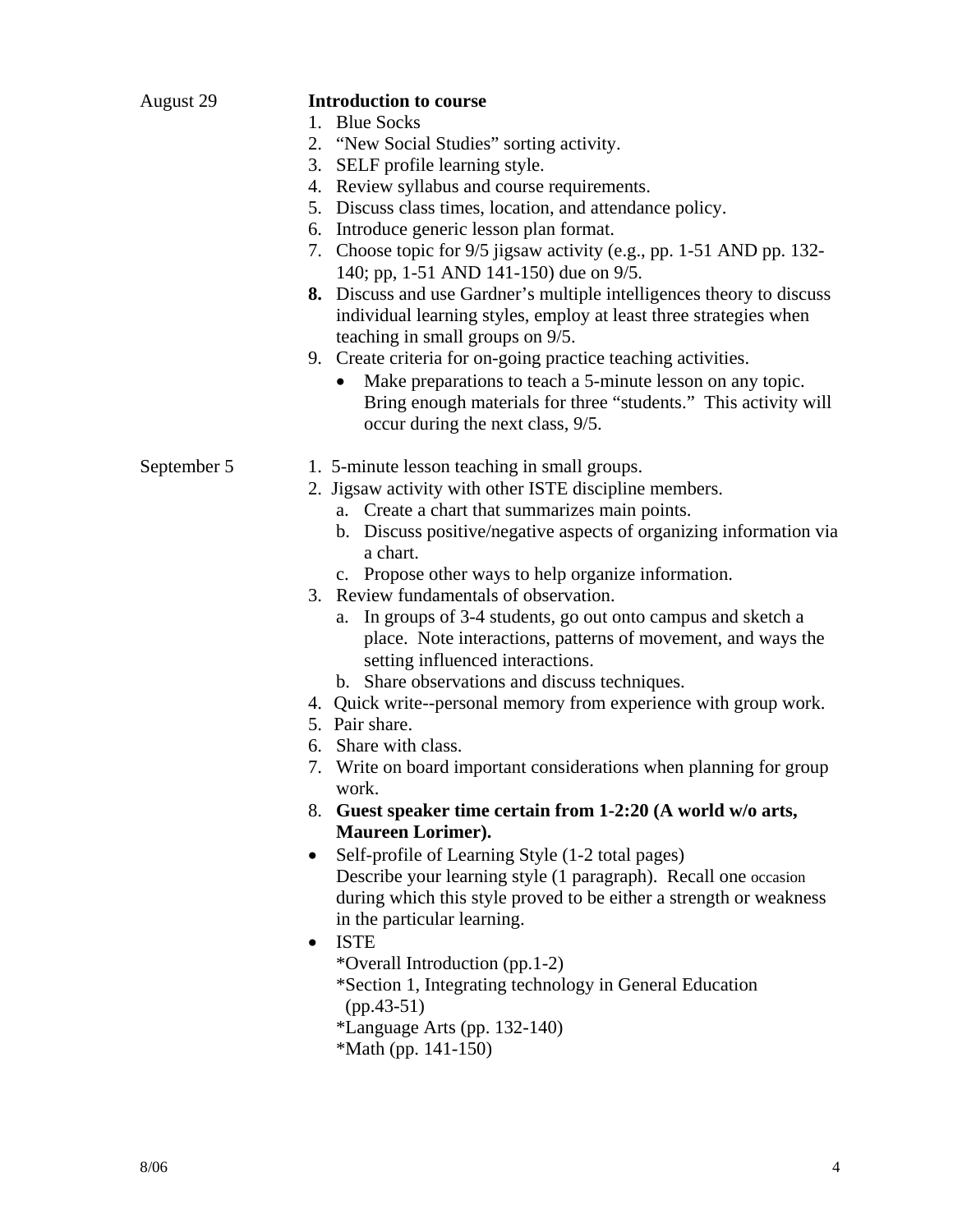| September 12 | 1. Discuss observations of physical environment in classrooms.           |
|--------------|--------------------------------------------------------------------------|
|              | Brainstorm ways to establish a "safe" classroom environment.<br>2.       |
|              | Discuss ways in which classroom rules from observation sites<br>3.       |
|              | promote/hinder classroom "safety."                                       |
|              | 4. Distribute and discuss "classroom safety" ideas from Poway            |
|              | district.                                                                |
|              | 5. Show video clip from Wong & Wong.                                     |
|              | 6. Introduce Taskstream (demonstration in the computer lab,              |
|              | location to be announced).                                               |
|              | 7. Discuss TPE responses, format, and rubric.                            |
|              | 8. Pros and cons of hard copy portfolios and electronic portfolios.      |
|              | http://lynx.csusm.edu/coe/eportfolio/index.asp<br>$\bullet$              |
|              | This will take you to the CSUSM COE website where you will               |
|              | get help with how to create your electronic portfolio and                |
|              | information on the required elements.                                    |
|              | http://www.taskstream.com<br>$\bullet$                                   |
|              | This is the Taskstream home page where you will register for             |
|              | Taskstream and return to when working on your electronic                 |
|              | portfolio.                                                               |
|              | Observation of physical environment (Sketch plus 1-2 total<br>٠          |
|              | pages)                                                                   |
|              | a. Sketch the physical layout of the classroom (e.g., desks,             |
|              |                                                                          |
|              | chairs, windows, doors, blackboard, cubbies, closet, resource            |
|              | storage, bulletin boards, lighting, ventilation, sound etc.)             |
|              | b. Discuss one to three aspects about the classroom's                    |
|              | physical environment and ways it/they may positively,                    |
|              | negatively (or a mixture of both) influence the context and              |
|              | student performance.                                                     |
|              | Wong & Wong (Units $A \& B$ )<br>$\bullet$                               |
| September 19 | 1. Share Cultural Plunge experiences.                                    |
|              | 2. Discuss ways in which "culture (broadly defined) impacts the          |
|              | classroom, school, larger learning community.                            |
|              | 3. Discuss professional attire and behavior within cultural contexts.    |
|              | 4. Introduce case analysis approach, a strategy for solution finding.    |
|              | Practice case analysis techniques in small groups.<br>5.                 |
|              | Brainstorm ways in which solution-finding process of case analysis<br>6. |
|              | can be incorporated into curriculum.                                     |
|              | Cultural Plunge (3-5 total pages).                                       |
|              | 1. Describe the overall setting of the "unfamiliar" culture              |
|              | (e.g., race/ethnicity, disabilities, gender, sexuality,                  |
|              | religious, social/economic) (1-2 paragraphs).                            |
|              | Briefly describe the meaningful interaction(s) an<br>2.                  |
|              | individual(s) from this culture (1-2 paragraphs).                        |
|              | 3. Discuss one-three similarities/differences between the                |
|              | individual's(s) perspective(s)/abilities and your own.                   |
|              | 4. Propose and discuss one to three (see above point)                    |
|              | strategies that might be used in learning environments to                |
|              |                                                                          |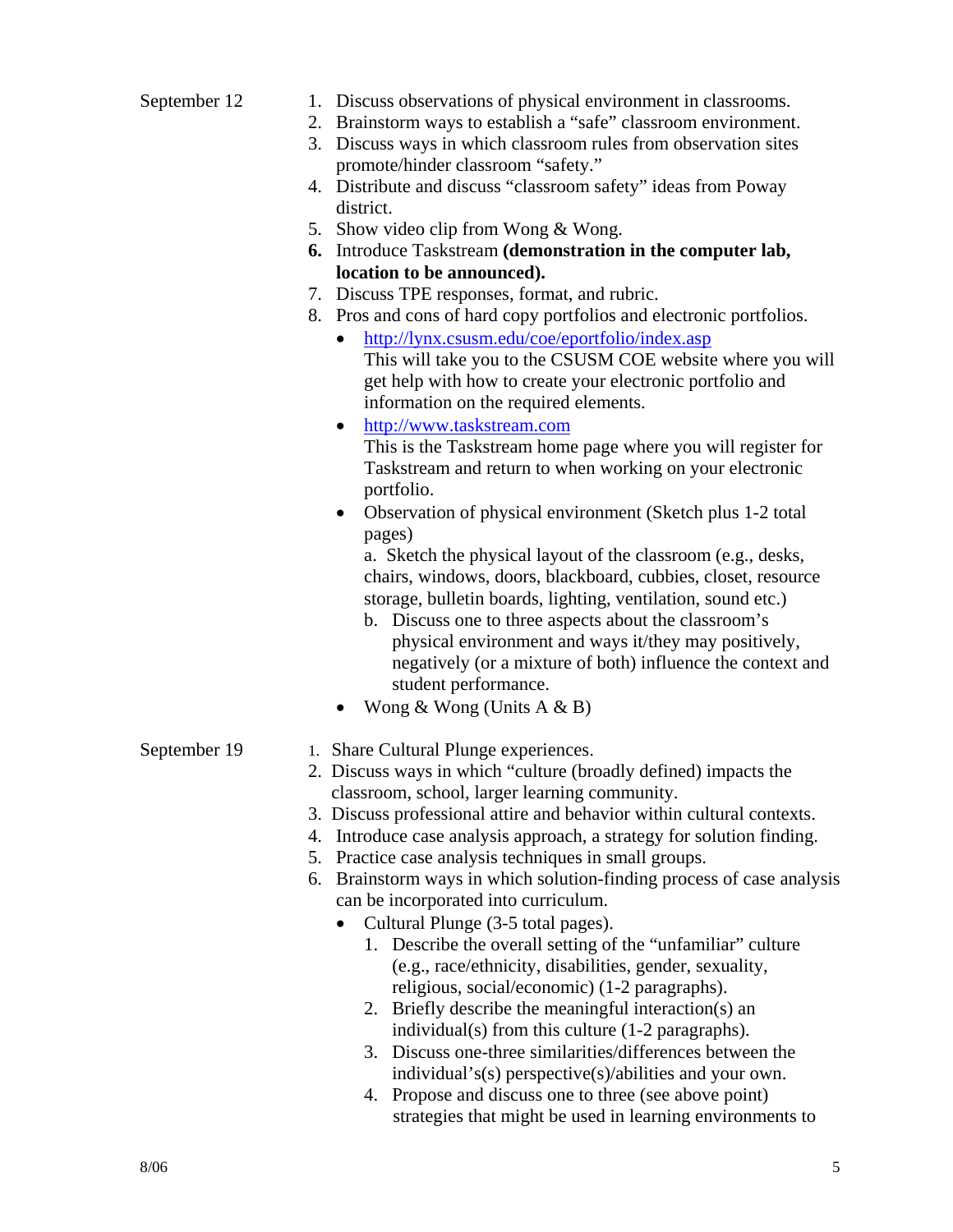(contd.)

accommodate these differences.

• Grant & Gillette (chapters 2)

# September 26 1. In small groups review oaths and codes from various professions.

- 2. Highlight similarities and differences among professions.
- 3. Define "professionalism for teachers."
- 4. As a group, try to compile a list of ten items/aspects of professions/professionalism.
- 5. Distribute and review Professionalism criteria from Poway.
- **6.** Share internet research findings.
- **7.** Small working group discussions of TPE 6 D and 9 responses.

8. Create Disabilities characteristics matrix chart.

- Observation of special needs (3-5 pages)
	- a. Briefly describe context of observation (1-2 paragraphs).
	- b. Briefly describe child and particular special need (1-2 paragraphs).
	- c. Describe ways in which other students, the teacher, and the setting supported, ignored, and/or negatively impacted this child's school experience.
- Bring 3 hard copies of TPE 6 D and 9 to class.
- Bring Turnbull & Turnbull text to class.
- Turnbull & Turnbull (chapter 1)
- October 3 1. Discuss classroom management and theories.
	- 2. Role-play management scenarios.
	- 3. Debrief and discuss effectiveness. Consider context specifics.
	- 4. Introduce Student Study Team (SST) process.
	- 5. Show video of SST.
	- 6. Highlight key elements of SST.
	- 7. Select characteristics of "student" for SST scenarios.
	- 8. Work in small groups on SST scenarios.
	- 9. Small group simulated SST presentations to whole class.
	- 10. Debrief SST process as a whole group.
	- 11. Define resume and C.V.
	- 12. Work in small groups- peer edit resumes.
	- 13. Discuss importance of professional demeanor, attire and grooming.
		- Bring a list of classroom rules from the room you are observing.
		- Bring four hard copies of your resume to class.
		- Grant & Gillette (Chapter 3), optional Wong Unit C
		- Rosh Hashanah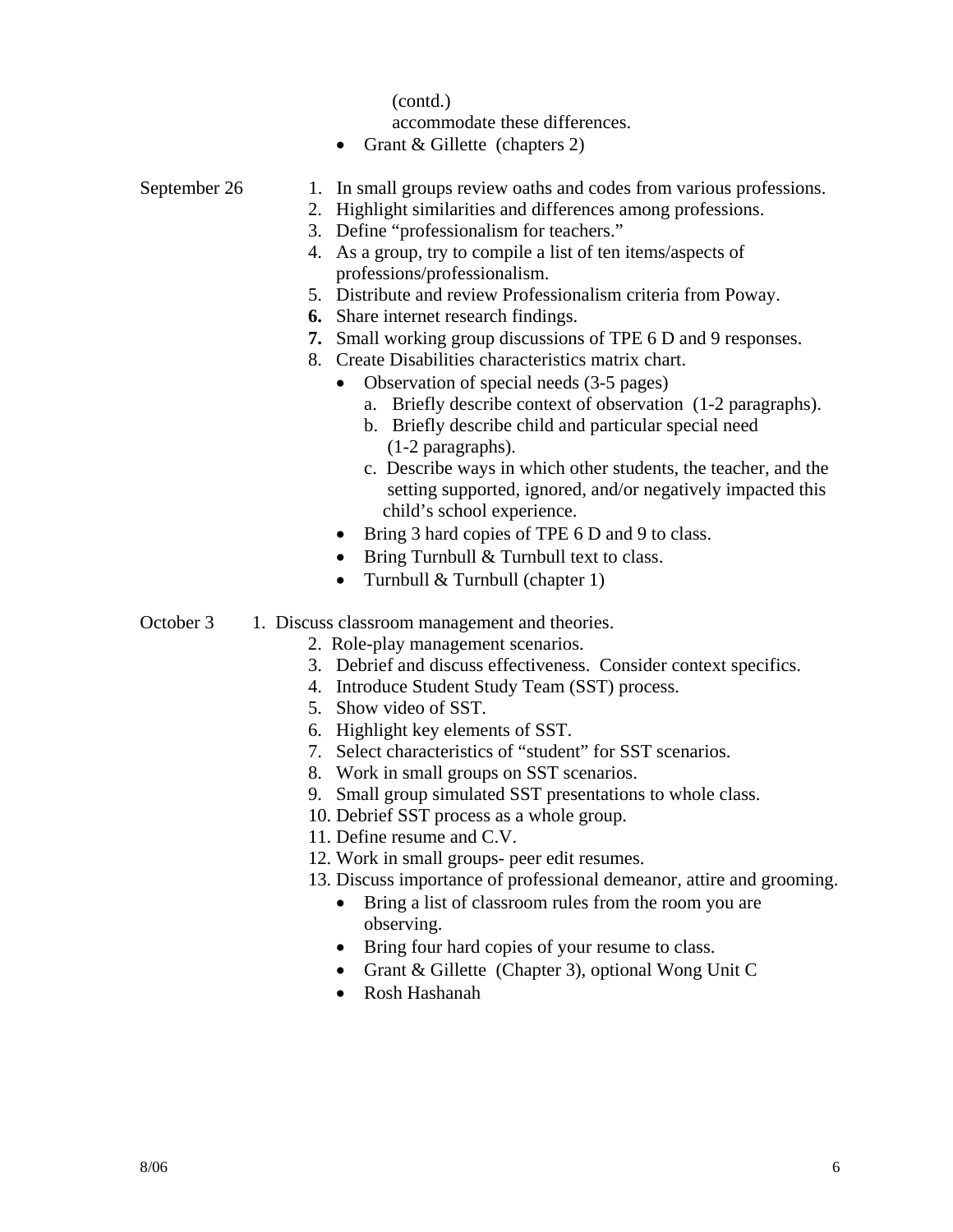October 10 Mock interviews.

- 2. Debrief after each interview.
- 3. Answer questions related to case analysis process.
- 4. Trip to the library to learn about Kellogg education-related resources (e.g., Hansen, "L"call number).
	- Come to class in "professional attire"
	- Final version of TPE 6D and 9 responses posted by 5 PM.
	- Review California Standards for the teaching profession http://www.ctc.ca.gov/cstpublication/cstpreport.html
	- Villa & Thousand (Chapter 6)

## October 17

- 1. Complete case analysis in-class.
- 2. *Eye of the Storm* video.
- 3. Discuss as a class, "Do you feel Jane Elliot's approach to facilitating personal growth was acceptable for  $3<sup>rd</sup>$  graders?"
- 4. Discuss the use of role-playing and simulations.
- 5. Educational philosophers activity.
- 6. Course evaluations.
- 7. Celebration  $\odot$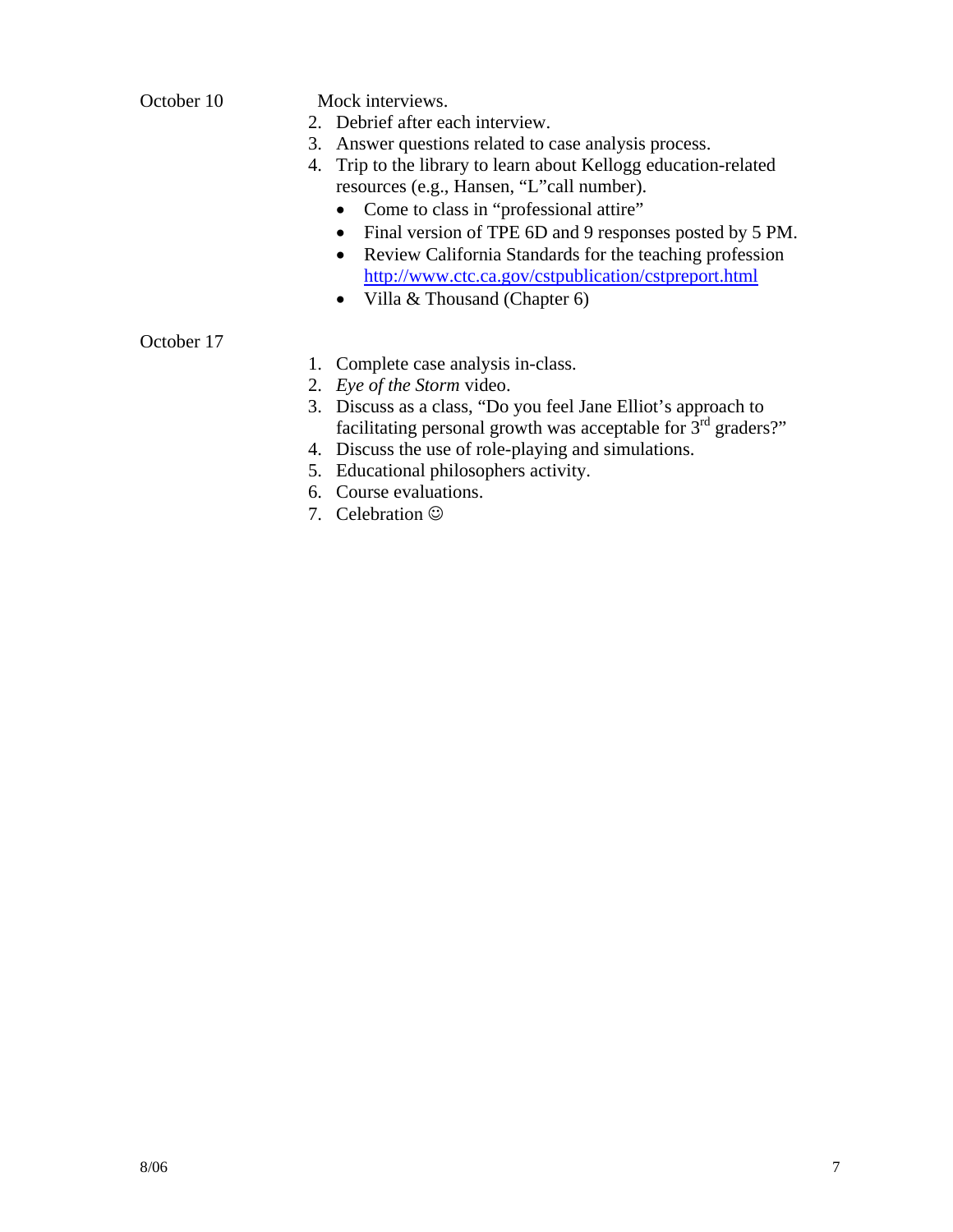(print student's name and print e-mail) (home telephone/cell phone)

|       |                    | <b>Attendance/participation (16%)</b> Notes |                                                                 |
|-------|--------------------|---------------------------------------------|-----------------------------------------------------------------|
|       |                    | $8/29$ (am) (pm)                            |                                                                 |
|       | $9/5$ (am)         |                                             | $\begin{array}{c}\n\text{(pm)}\n\end{array}$                    |
| 9/12  |                    |                                             | $\frac{(\text{am})}{\text{am}}$ $\frac{(\text{pm})}{\text{am}}$ |
| 9/19  | $\frac{1}{2}$ (am) |                                             | $\frac{1}{\sqrt{1-\frac{1}{2}}\left(\frac{1}{2}\right)}$        |
|       | $9/26$ (am)        | $(-1)^{(pm)}$                               | <u> 1980 - John Stein, Amerikaansk konst</u>                    |
|       | $10/3$ (am)        | (m)                                         |                                                                 |
|       |                    |                                             | $10/10$ (am) (pm)                                               |
| 10/17 | $\frac{\ }{}$ (am) | $\frac{1}{\text{pm}}$                       |                                                                 |

\_\_\_\_\_\_\_\_\_\_\_\_\_\_\_\_\_/\_\_\_\_\_\_\_\_\_\_\_\_\_\_\_\_\_\_\_\_\_\_\_\_ \_\_\_\_\_\_\_\_\_\_\_\_\_\_\_\_\_\_\_\_\_\_\_\_\_\_

# **Professional demeanor (4%)**  $(4\%)$

# **Individual assignments (55%)**

| Due Date | Assignment                          | Grade    |
|----------|-------------------------------------|----------|
| 9/5      | SELF profile                        | (5%)     |
| 9/12     | Observation of physical environment | (5%)     |
| 9/19     | Cultural Plunge                     | $(10\%)$ |
| 9/26     | Observation of special needs        | (5%)     |
| 9/26     | Responses to TPE 6D and 9           | (5%)     |
| 10/3     | Resume                              | (5%)     |
| 10/17    | In-class case analysis              | $(20\%)$ |

# **Group assignment (25%)**

| 10/3              | SST activity/chart/role play | (5%)     |
|-------------------|------------------------------|----------|
| $On\text{-going}$ | Peer teaching                | $(20\%)$ |

| <b>Total</b> | $(100\%)$ |
|--------------|-----------|
|--------------|-----------|